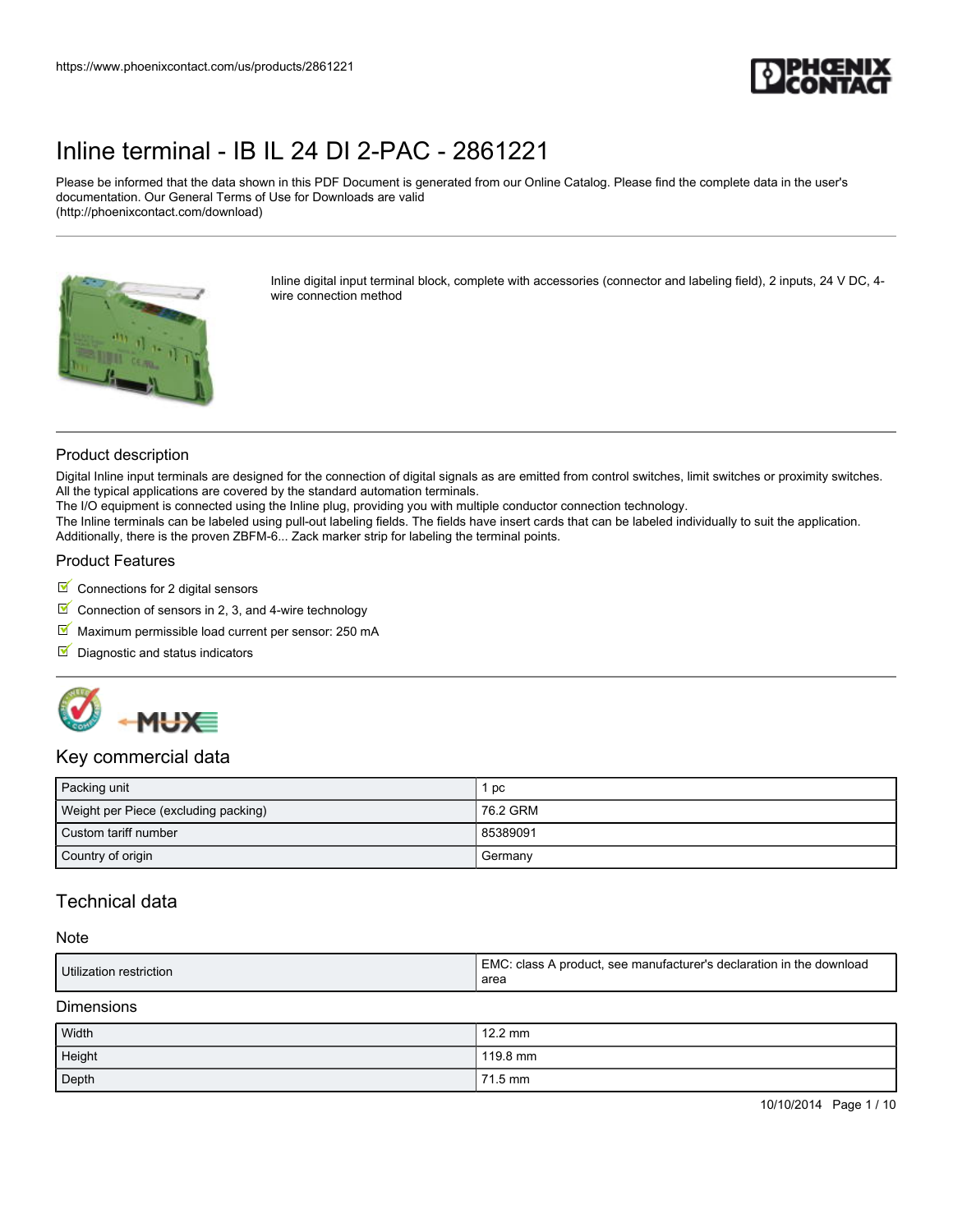

## Technical data

### Dimensions

| Note on dimensions                       | Housing dimensions                             |
|------------------------------------------|------------------------------------------------|
| Ambient conditions                       |                                                |
| Ambient temperature (operation)          | $-25$ °C $\ldots$ 55 °C                        |
| Ambient temperature (storage/transport)  | $-25 °C$ $- 85 °C$                             |
| Permissible humidity (operation)         | 10 %  95 % (according to DIN EN 61131-2)       |
| Permissible humidity (storage/transport) | 10 %  95 % (according to DIN EN 61131-2)       |
| Air pressure (operation)                 | 70 kPa  106 kPa (up to 3000 m above sea level) |
| Air pressure (storage/transport)         | 70 kPa  106 kPa (up to 3000 m above sea level) |
| Degree of protection                     | IP20                                           |

### General

| Weight                        | 38 <sub>q</sub>                                                                   |
|-------------------------------|-----------------------------------------------------------------------------------|
| Note on weight specifications | Without plug                                                                      |
| Mounting type                 | DIN rail                                                                          |
| <b>Protection class</b>       | III, IEC 61140, EN 61140, VDE 0140-1                                              |
| Test section                  | 5 V supply, incoming remote bus/7.5 V supply (bus logics) 500 V AC 50 Hz<br>l min |
|                               | 5 V supply, outgoing remote bus/7.5 V supply (bus logics) 500 V AC 50 Hz<br>min   |
|                               | 7.5 V supply (bus logics)/24 V supply (I/O) 500 V AC 50 Hz 1 min                  |
|                               | 24 V supply (I/O) / functional earth ground 500 V AC 50 Hz 1 min                  |

### Interfaces

| Fieldbus system    | Lokalbus           |
|--------------------|--------------------|
| Designation        | Inline local bus   |
| Connection method  | Inline data jumper |
| Transmission speed | 500 kBit/s         |

## Power supply for module electronics

| Supply voltage                      | 24 V DC (via voltage jumper)                                    |
|-------------------------------------|-----------------------------------------------------------------|
| Supply voltage range                | 19.2 V DC  30 V DC (including all tolerances, including ripple) |
| Supply current                      | 35 mA                                                           |
| Communications power U <sub>1</sub> | 7.5 V (via voltage jumper)                                      |
| Current consumption                 | max. 35 mA (from the local bus)                                 |

### Inline potentials

| Communications power U         | 7.5 V DC (via voltage jumper) |
|--------------------------------|-------------------------------|
| Current consumption from $U_L$ | max. 35 mA                    |
| Main circuit supply $U_M$      | 24 V DC                       |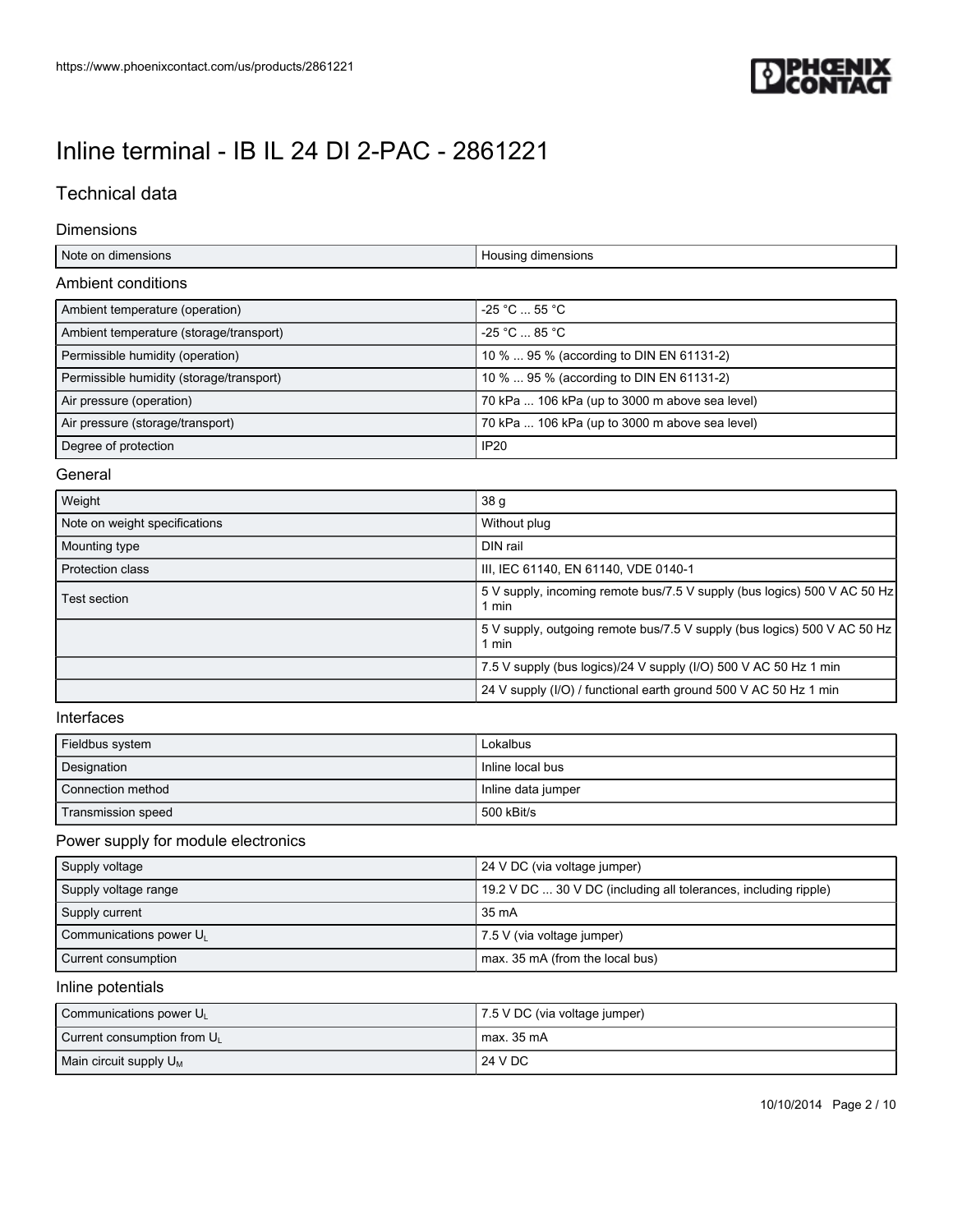

## Technical data

### Inline potentials

| Current consumption from $U_M$        | max, 8 A DC             |
|---------------------------------------|-------------------------|
| Segment supply voltage U <sub>s</sub> | 24 V DC (nominal value) |
| Current consumption from $U_{\rm S}$  | max. 0.5 A              |

## Digital inputs

| Input name                     | Digital inputs                        |
|--------------------------------|---------------------------------------|
| Connection method              | Spring-cage connection                |
|                                | 2, 3, 4-wire                          |
| Number of inputs               | 2 (EN 61131-2 type 1)                 |
| Typical response time          | $< 1$ ms                              |
| Protective circuit             | Short-circuit and overload protection |
| Input voltage                  | 24 V DC (via voltage jumper)          |
| Input voltage range "0" signal | $-3$ V DC $$ 5 V DC                   |
| Input voltage range "1" signal | 15 V DC  30 V DC                      |

## **Classifications**

eCl@ss

| eCl@ss 4.0   | 27250302 |
|--------------|----------|
| eCl@ss 4.1   | 27250302 |
| eCl@ss 5.0   | 27250302 |
| eCl@ss 5.1   | 27242604 |
| eCl@ss 6.0   | 27242604 |
| eCl@ss $7.0$ | 27242604 |
| eCl@ss 8.0   | 27242604 |

ETIM

| <b>ETIM 2.0</b> | EC001430 |
|-----------------|----------|
| <b>ETIM 3.0</b> | EC001599 |
| <b>ETIM 4.0</b> | EC001599 |
| <b>ETIM 5.0</b> | EC001599 |

### UNSPSC

| UNSPSC 6.01         | 43172015 |
|---------------------|----------|
| UNSPSC 7.0901       | 43201404 |
| UNSPSC 11           | 43172015 |
| <b>UNSPSC 12.01</b> | 43201404 |
| UNSPSC 13.2         | 43201404 |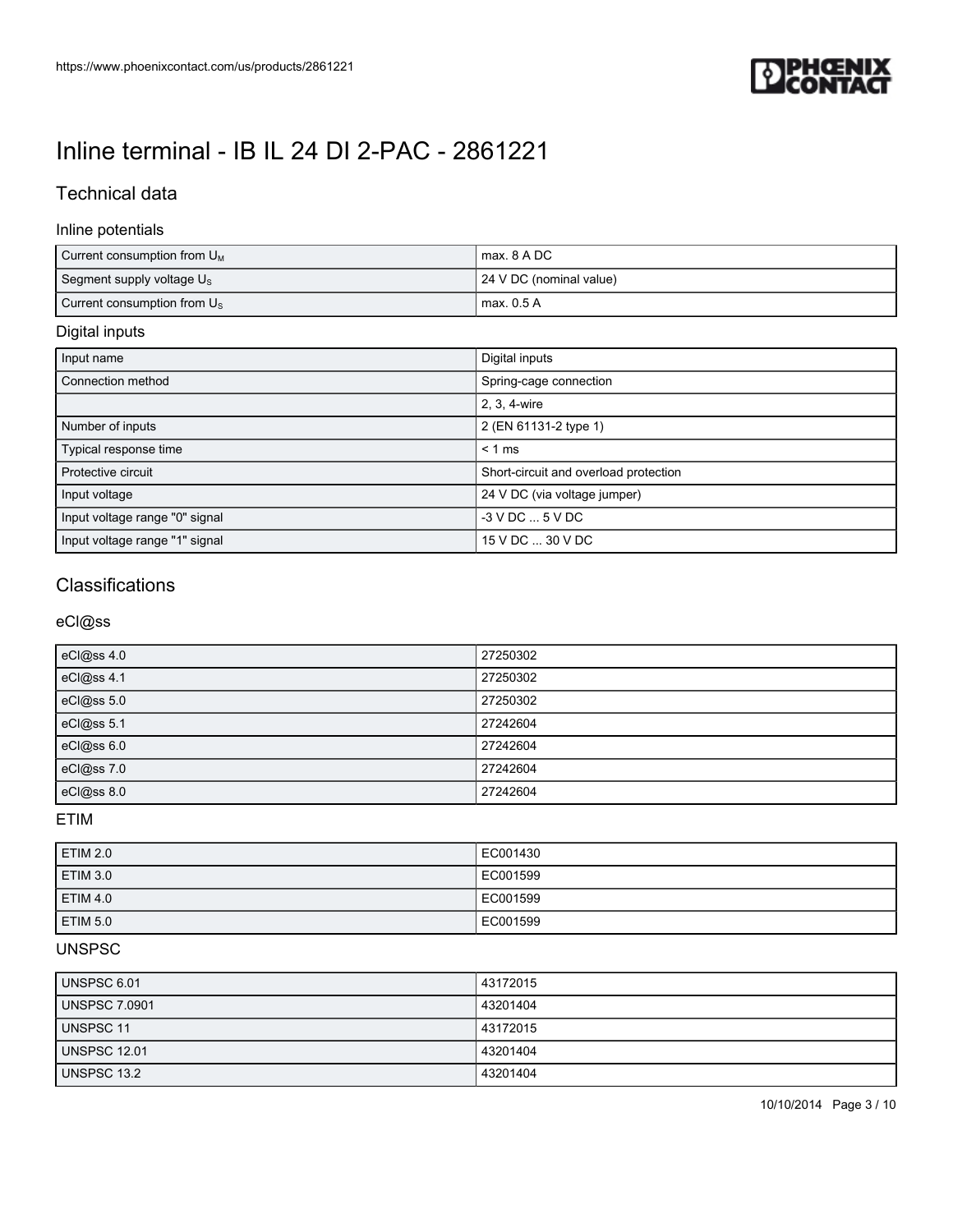

## Approvals

Approvals

#### Approvals

UL Recognized / cUL Recognized / GOST / LR / GL / BV / DNV / ABS / RINA / GL-SW / BSH / UL Recognized / cUL Recognized / GOST / LR / GL / BV / DNV / ABS / RINA / GL-SW / BSH / cULus Recognized / GL

#### Ex Approvals

UL Listed / cUL Listed / UL Listed / cUL Listed / cUL Listed / cULus Listed / cULus Listed

#### Approvals submitted

### Approval details

UL Recognized **TN** 

cUL Recognized and

**GOST**<sup>P</sup>

LR

| GL                         |  |
|----------------------------|--|
|                            |  |
| mm <sup>2</sup> /AWG/kcmil |  |

BV

DNV

ABS

10/10/2014 Page 4 / 10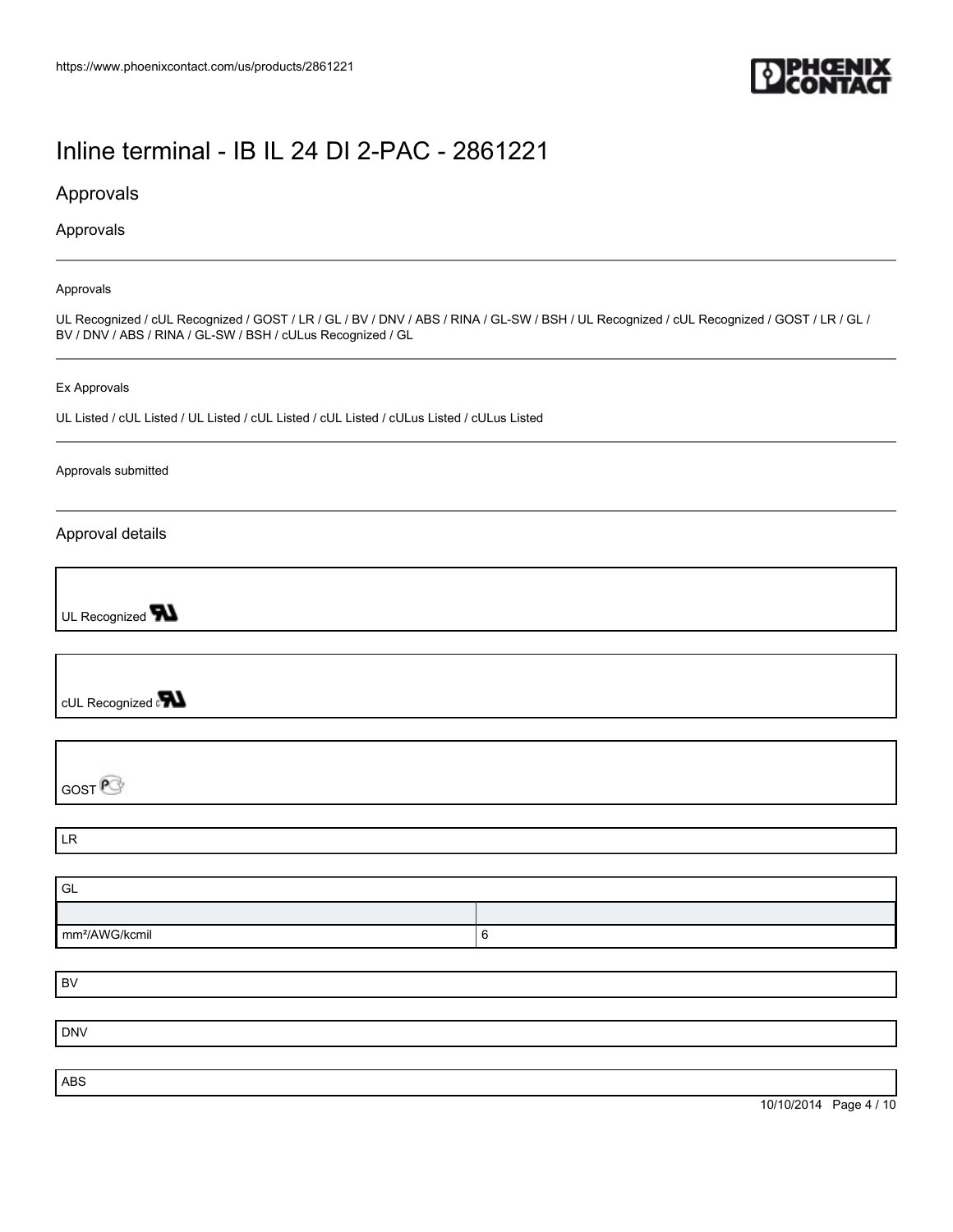

## Approvals

RINA GL-SW mm²/AWG/kcmil 6 BSH UL Recognized **W** cUL Recognized **PN** GOST<sup>P</sup> LR GL mm²/AWG/kcmil 6 BV DNV ABS RINA

10/10/2014 Page 5 / 10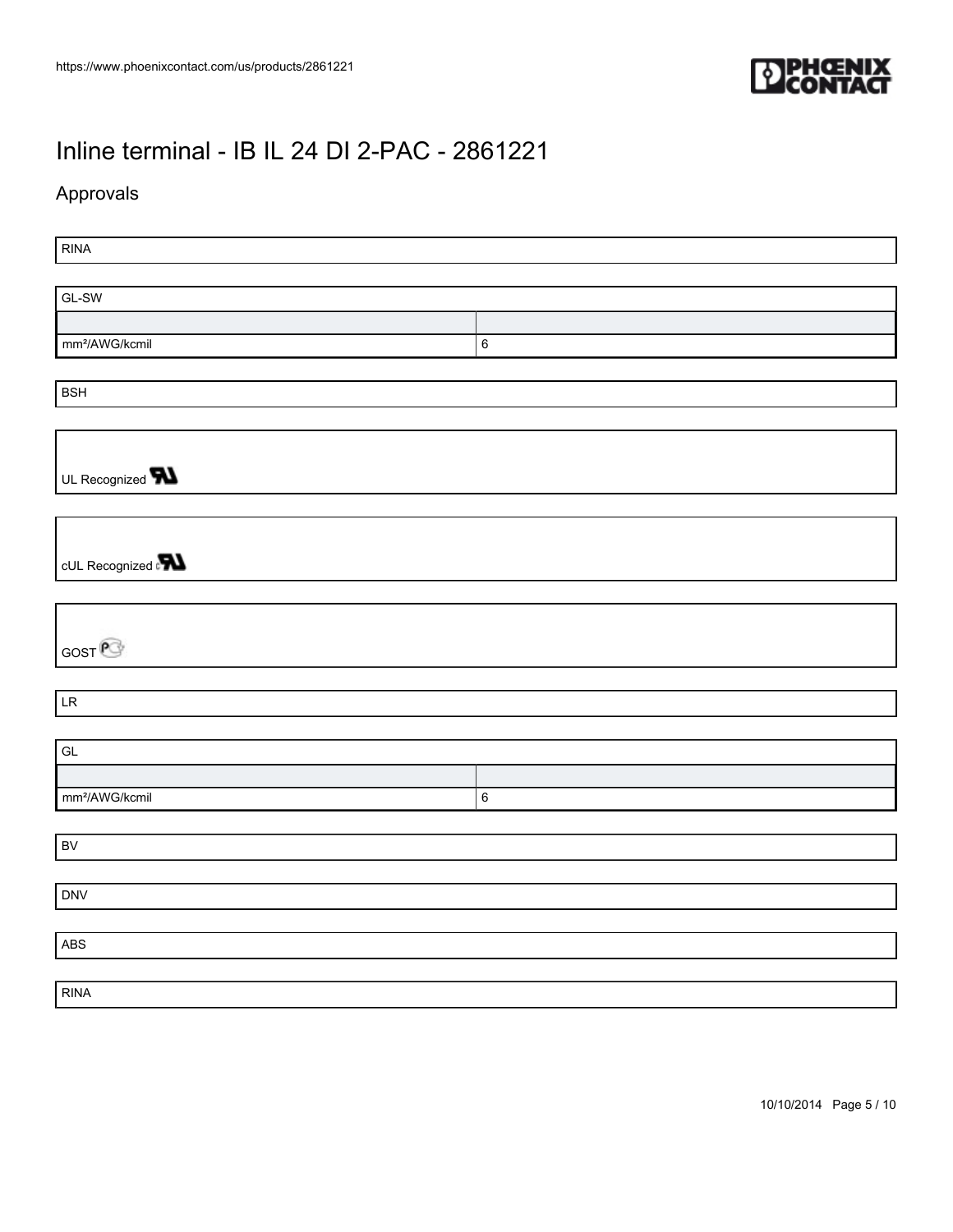

## Approvals

| $GL-SW$                    |   |  |
|----------------------------|---|--|
|                            |   |  |
| mm <sup>2</sup> /AWG/kcmil | u |  |
|                            |   |  |
| انتصدا                     |   |  |

BSH

cULus Recognized on **What** 

GL

### Accessories

Accessories

Labeled terminal marker

[Zack marker strip - ZB 6,QR:FORTL.ZAHLEN - 1051029](https://www.phoenixcontact.com/us/products/1051029)



Zack marker strip, Strip, white, labeled, can be labeled with: Plotter, Printed vertically: Consecutive numbers 1 - 10, 11 - 20, etc. up to 491 - 500, Mounting type: Snap into tall marker groove, for terminal block width: 6.2 mm, Lettering field: 6.15 x 10.5 mm

Labeling panel

[Labeling field - IB IL FIELD 2 - 2727501](https://www.phoenixcontact.com/us/products/2727501)

Labeling field, width: 12.2 mm



Marker pen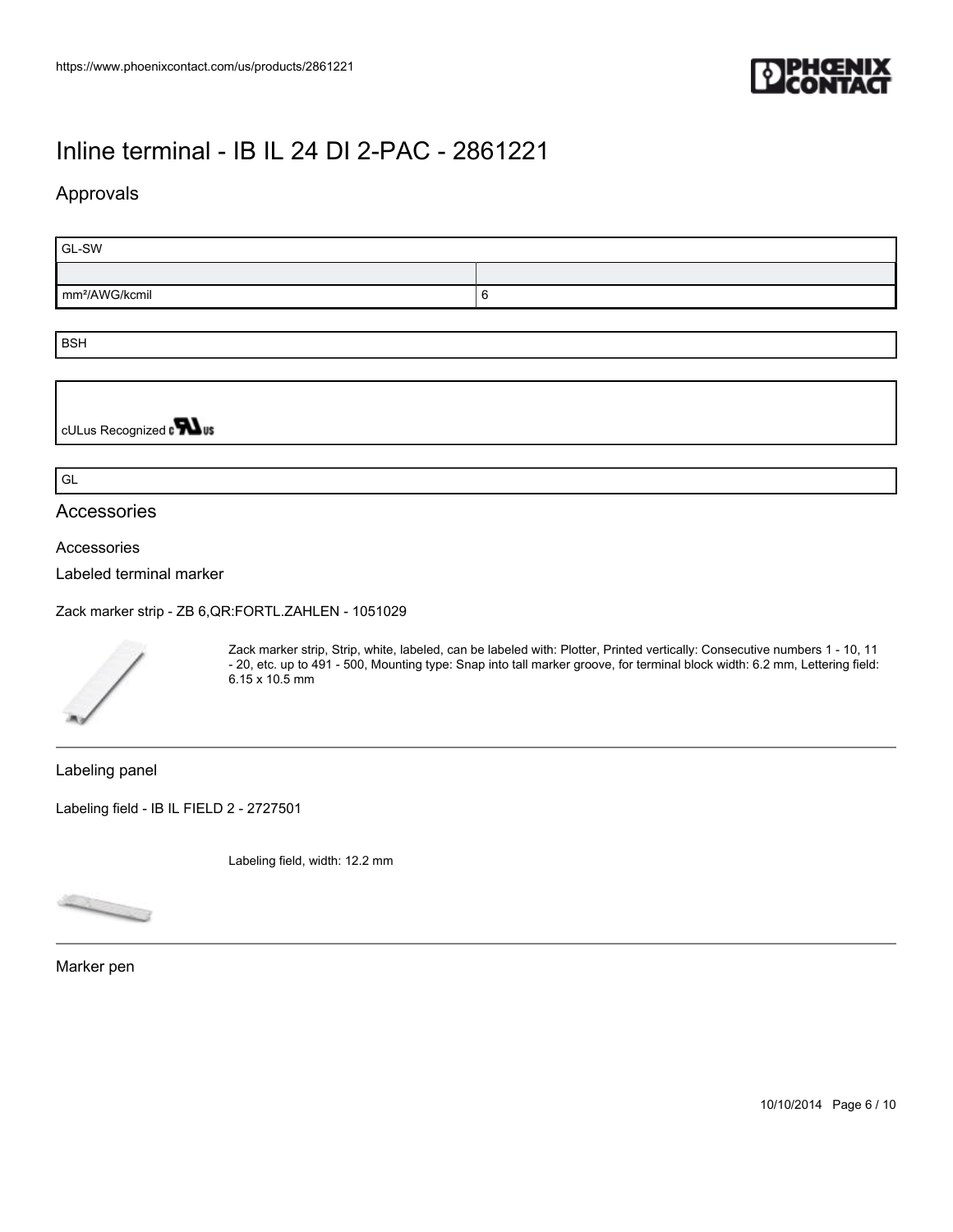

## Accessories

[Marker pen - B-STIFT - 1051993](https://www.phoenixcontact.com/us/products/1051993)



Marker pen, for manual labeling of unprinted Zack strips, smear-proof and waterproof, line thickness 0.5 mm

[Marker pen - X-PEN 0,35 - 0811228](https://www.phoenixcontact.com/us/products/0811228)



Marker pen without ink cartridge, for manual labeling of markers, labeling extremely wipe-proof, line thickness 0.35 mm

Plug

[Inline connector - IB IL SCN-8 - 2726337](https://www.phoenixcontact.com/us/products/2726337)



Connector, for digital 1, 2 or 8-channel Inline terminals

[Inline connector - IB IL SCN-8-CP - 2727608](https://www.phoenixcontact.com/us/products/2727608)



Inline connector, colored

Terminal marking

[Insert strip - ESL 62X10 - 0809492](https://www.phoenixcontact.com/us/products/0809492)



Insert strip, Sheet, white, unlabeled, can be labeled with: Office printing systems, Plotter: Laser printer, Mounting type: Insert, Lettering field: 62 x 10 mm

10/10/2014 Page 7 / 10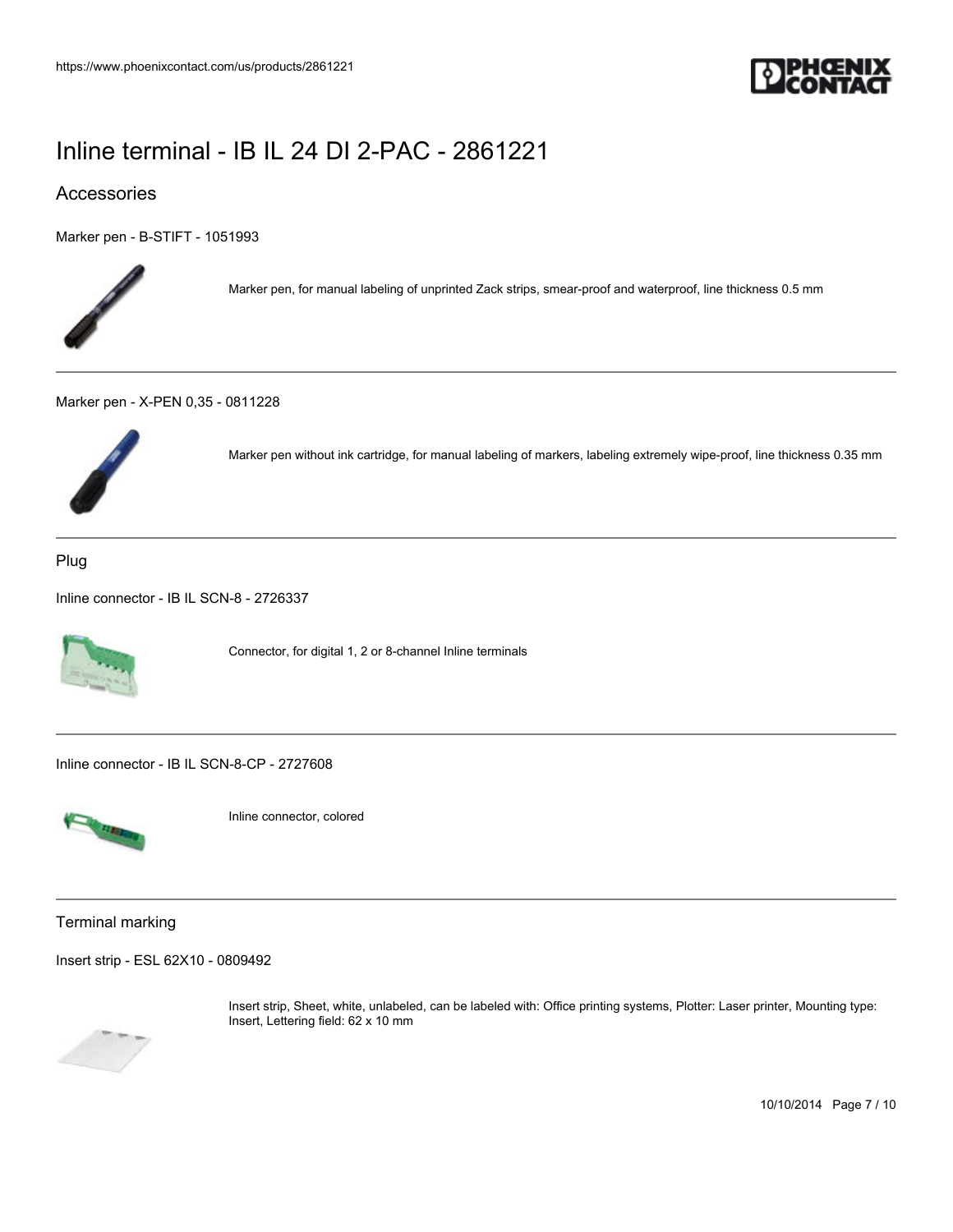

## Accessories

[Zack marker strip - ZB 6/WH-100:UNBEDRUCKT - 5060935](https://www.phoenixcontact.com/us/products/5060935)



Zack marker strip, Strip, white, unlabeled, can be labeled with: Plotter, Mounting type: Snap into tall marker groove, for terminal block width: 6.2 mm, Lettering field: 6.15 x 10.5 mm

[Zack marker strip - ZB 6:UNBEDRUCKT - 1051003](https://www.phoenixcontact.com/us/products/1051003)



Zack marker strip, Strip, white, unlabeled, can be labeled with: Plotter, Mounting type: Snap into tall marker groove, for terminal block width: 6.2 mm, Lettering field: 6.15 x 10.5 mm

[Flat zack marker sheet - ZBFM 6/WH:UNBEDRUCKT - 0803618](https://www.phoenixcontact.com/us/products/0803618)



Flat zack marker sheet, Sheet, white, unlabeled, can be labeled with: Plotter, Mounting type: Snap into flat marker groove, for terminal block width: 6.2 mm, Lettering field: 5 x 5.5 mm

## Drawings

Connection diagram



Dimensioned drawing



10/10/2014 Page 8 / 10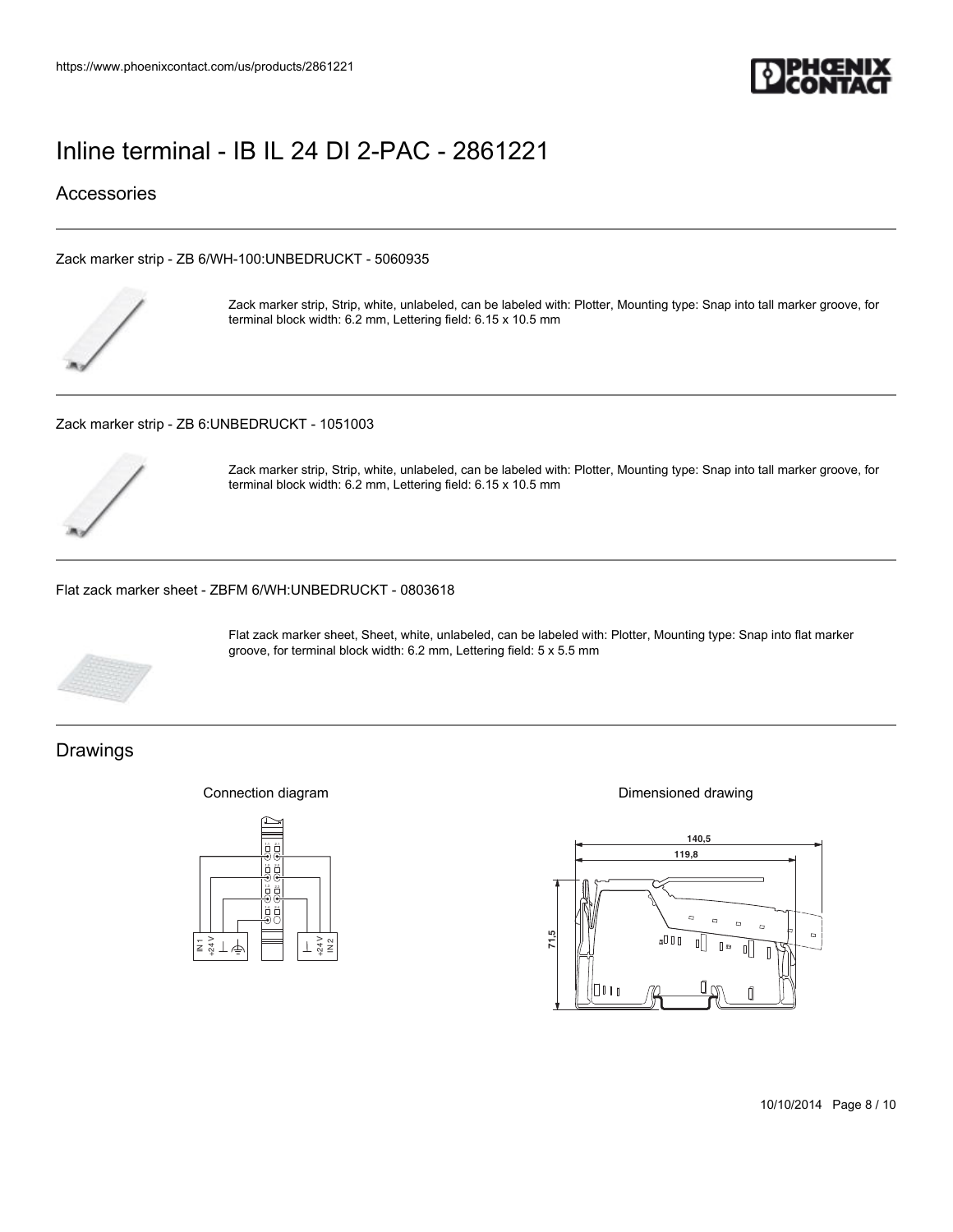



Block diagram